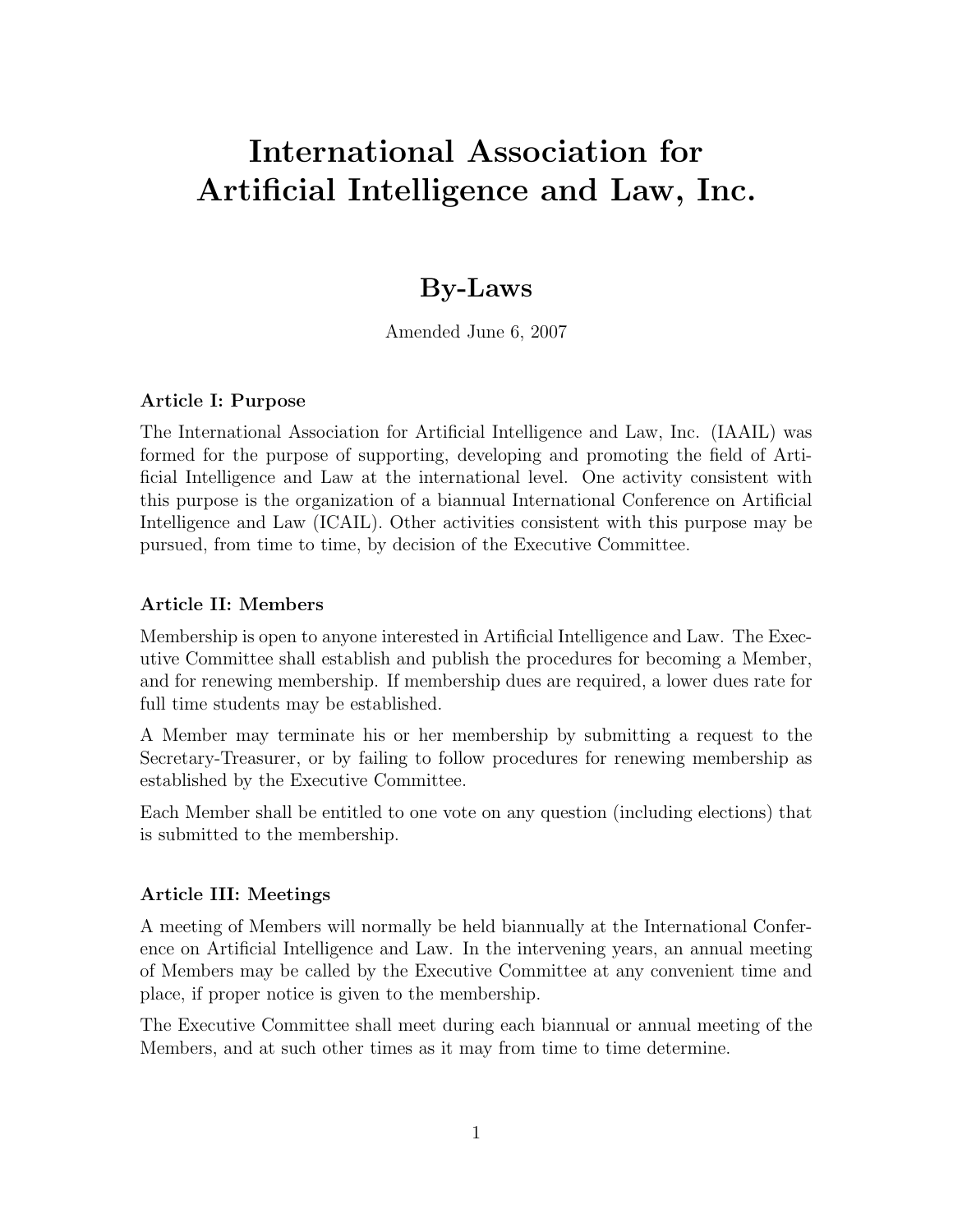### Article IV: Officers

The Association shall have the following Officers, serving two-year terms beginning January 1:

- 1. President. The President shall be the chief executive officer of the Association. He or she shall (a) supervise the affairs of the Association; and (b) chair all meetings of Members and all meetings of the Executive Committee.
- 2. Vice-President. The Vice-President shall assist the President, and chair all meetings in the President's absence. In the event that the President is unable to complete his or her tenure, the Vice-President shall assume the powers of the Presidency for the balance of the two-year term.
- 3. Secretary-Treasurer. The Secretary-Treasurer shall keep (a) correct and complete minutes of the meetings of the Members and the Executive Committee; (b) correct and complete books and records of account; and (c) a current register of Members entitled to vote. In addition, the Secretary-Treasurer shall have custody of and be responsible for all funds and securities of the Association.

The Executive Committee shall consist of these three Officers, plus four additional Members serving staggered four-year terms beginning January 1. The President and the Vice-President may not serve two consecutive terms in the same position, but the Vice-President may succeed to the Presidency.

All Officers and Executive Committee Members shall be elected by a vote of the membership at the biannual meeting preceding the beginning of their terms. All Officers and Executive Committee members must be Members of the Association.

#### Article V: Elections

Candidates for the positions of Officer and Executive Committee member shall be proposed by a Nominating Committee consisting of: (1) the Past President; (2) the Past Past President; and (3) two additional elected Members. Each person on the Nominating Committee shall serve for a period of four years. (Until the steady-state is reached, members of the Nominating Committee shall be elected, as needed, to fill these designated roles.)

The slate of Officers and Executive Committee members proposed by the Nominating Committee shall be announced to the membership in advance of the biannual meeting of the membership, and additional nominations for Officers will be accepted from the floor at the biannual meeting.

Election to the position of Officer is by simple majority of all Members present and eligible to vote. If no candidate receives a majority vote on the initial ballot, a second ballot shall be held between the top two candidates in the initial vote. Election to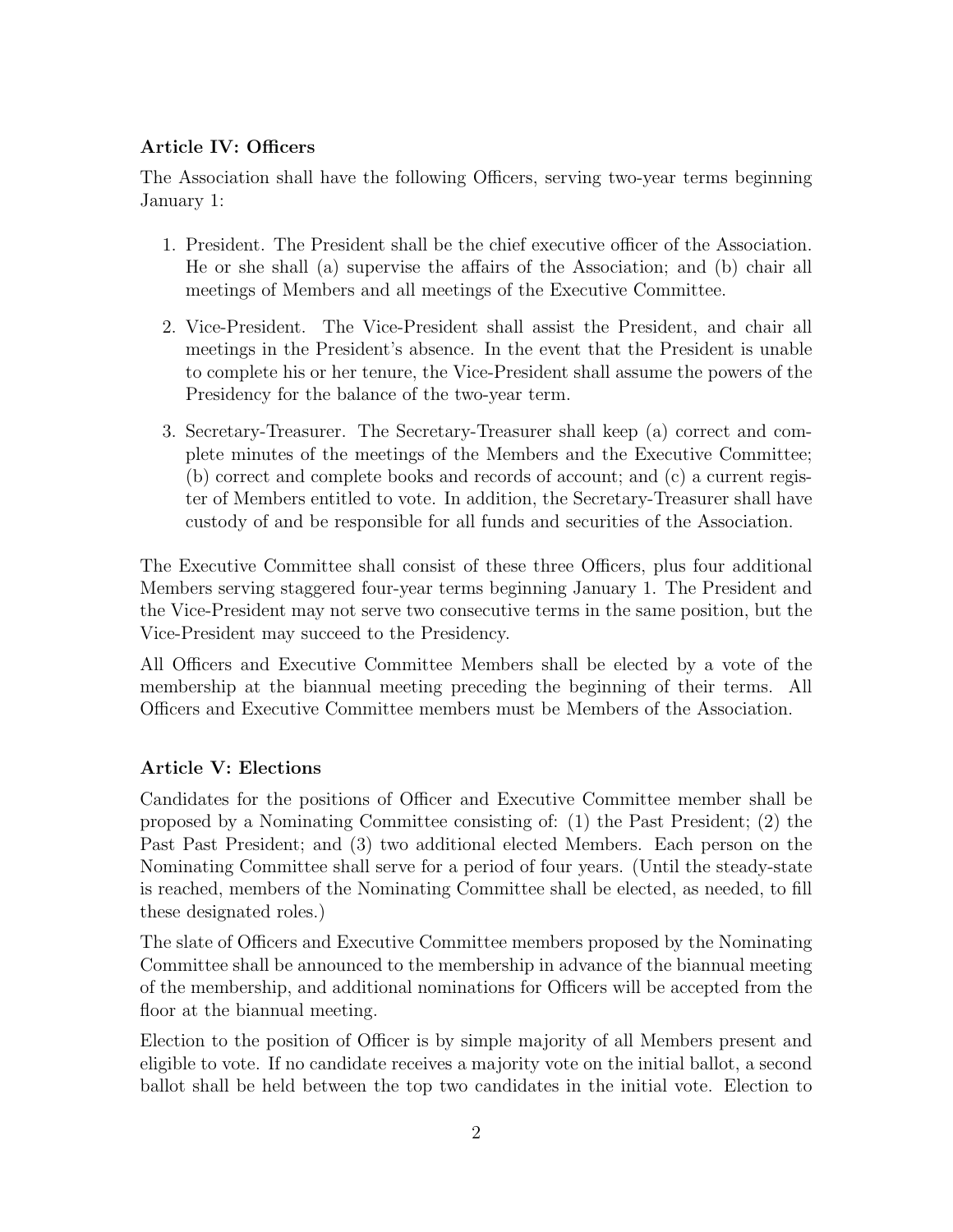the additional four positions on the Executive Committee shall be by a plurality of votes cast. Proxy votes are not allowed. Ballots shall be secret if a member present so requests.

Candidates for vacant positions on the Nominating Committee shall be proposed from the floor at the biannual meeting, and voted upon at the conclusion of the regular voting for Officers and Executive Committee members.

In the event that the Vice-President, the Secretary-Treasurer or a member of the Executive Committee is unable to complete his or her tenure, the Nominating Committee shall appoint a Member of the Association to fill the vacant position until the time of the next biannual meeting, at which time the vacant position will be filled by the regular election procedure.

#### Article VI: Executive Committee

The Executive Committee shall be responsible for setting policies and procedures governing the International Conference on Artificial Intelligence and Law. These policies and procedures shall provide for (but are not limited to): (a) the selection of the location and date of forthcoming conferences; (b) the selection of a General Chair and a Program Chair for forthcoming conferences; (c) the determination of annual dues, budgets, fees, and the disposition of any unexpended funds; and (d) all other decisions necessary for the management of an international academic conference.

The Executive Committee shall be responsible for initiating other activities consistent with the purposes of the Association. These activities may include (but are not limited to): (a) the sponsorship or co-sponsorship of additional conferences and workshops; (b) an affiliation with a professional journal; (c) the publication of a newsletter; and (d) the establishment of working relationships with other groups active in the field.

The Executive Committee shall be responsible for setting the annual dues of the Association.

A quorum for meetings of the Executive Committee shall consist of five members. Decisions shall be determined by a majority of those present. For matters arising at times when it is not feasible to call a meeting, decisions of the Executive Committee may be made by votes sent to the President or the Secretary-Treasurer by ordinary or electronic mail. A quorum for such postal voting shall consist of five members, and decisions shall be determined by a majority of those voting.

#### Article VII: Contracts, Checks, Deposits

The Executive Committee may authorize any Officer or Officers, and any agent or agents of the Association to enter into any contract or execute and deliver any instrument in the name of and on behalf of the Association. Such authority may be general or confined to specific instances. In the absence of any such determination by